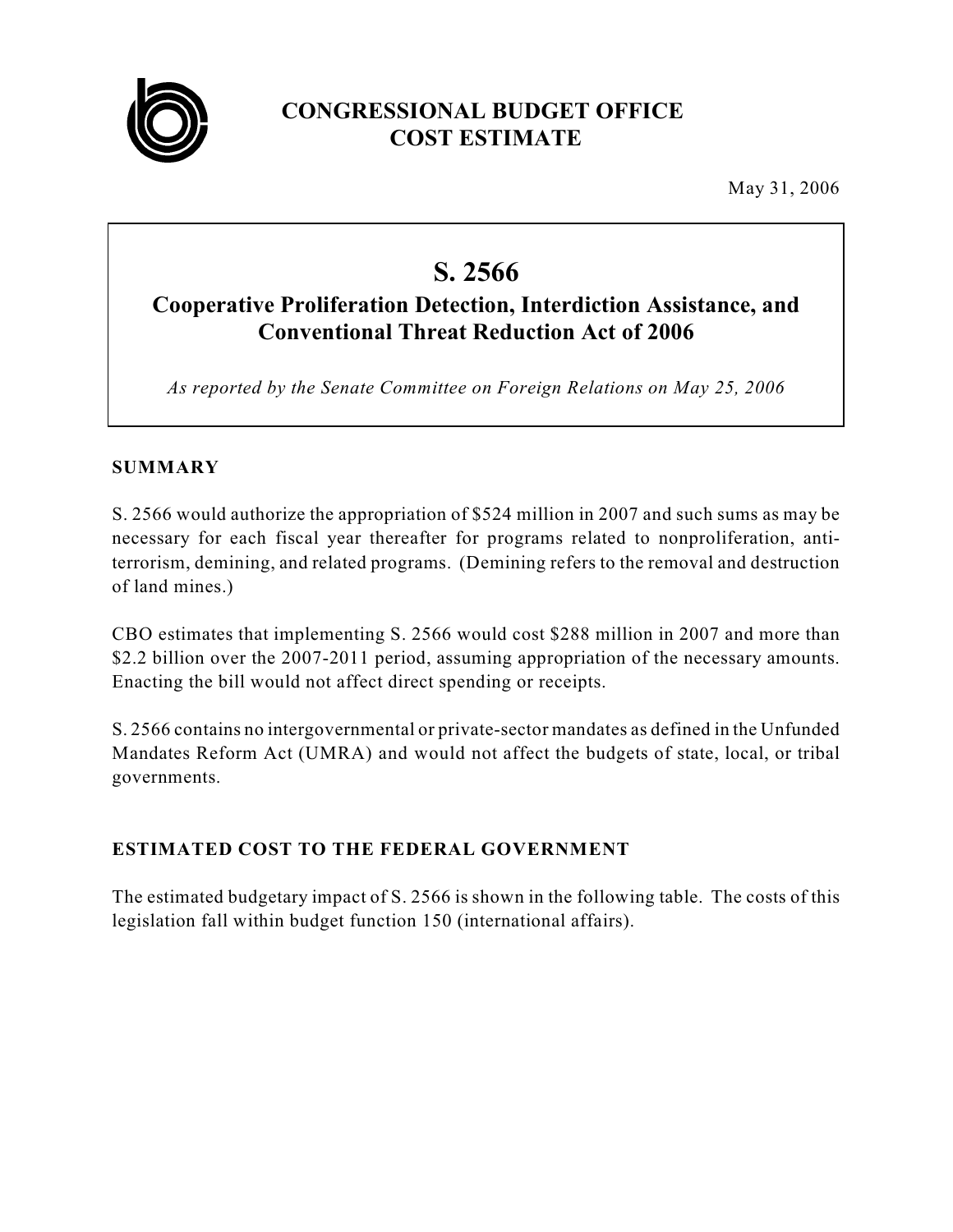| By Fiscal Year, in Millions of Dollars |          |          |                                          |          |              |
|----------------------------------------|----------|----------|------------------------------------------|----------|--------------|
| 2006                                   | 2007     | 2008     | 2009                                     | 2010     | 2011         |
|                                        |          |          |                                          |          |              |
|                                        |          |          |                                          |          |              |
| 406                                    | $\theta$ | $\theta$ | $\theta$                                 | $\theta$ | $\mathbf{0}$ |
| 388                                    | 167      | 62       | 23                                       | 10       | 2            |
|                                        |          |          |                                          |          |              |
| $\theta$                               | 524      | 534      | 543                                      | 553      | 563          |
| $\theta$                               | 288      | 425      | 485                                      | 509      | 529          |
|                                        |          |          |                                          |          |              |
| 406                                    | 524      | 534      | 543                                      | 553      | 563          |
| 388                                    | 455      | 487      | 508                                      | 519      | 531          |
|                                        |          |          | <b>SPENDING SUBJECT TO APPROPRIATION</b> |          |              |

NOTE: NADR = Nonproliferation, Anti-terrorism, Demining, and Related Programs

a. The 2006 level is the amount appropriated for that year for NADR.

#### **BASIS OF ESTIMATE**

The bill would authorize the appropriation of \$524 million for 2007 and such sums as may be necessary for each fiscal year thereafter for activities concerned with nonproliferation, anti-terrorism, demining, and related programs. These activities are permanently authorized under current law, but the specific authorization of appropriations for these activities has expired. Based on historical spending patterns and adjusting annually for inflation, CBO estimates that implementing this bill would cost \$288 million in 2007 and more than \$2.2 billion over the 2007-2011 period, assuming appropriation of the necessary amounts for each year.

#### **INTERGOVERNMENTAL AND PRIVATE-SECTOR IMPACT**

S. 2566 contains no intergovernmental or private-sector mandates as defined in UMRA and would not affect the budgets of state, local, or tribal governments.